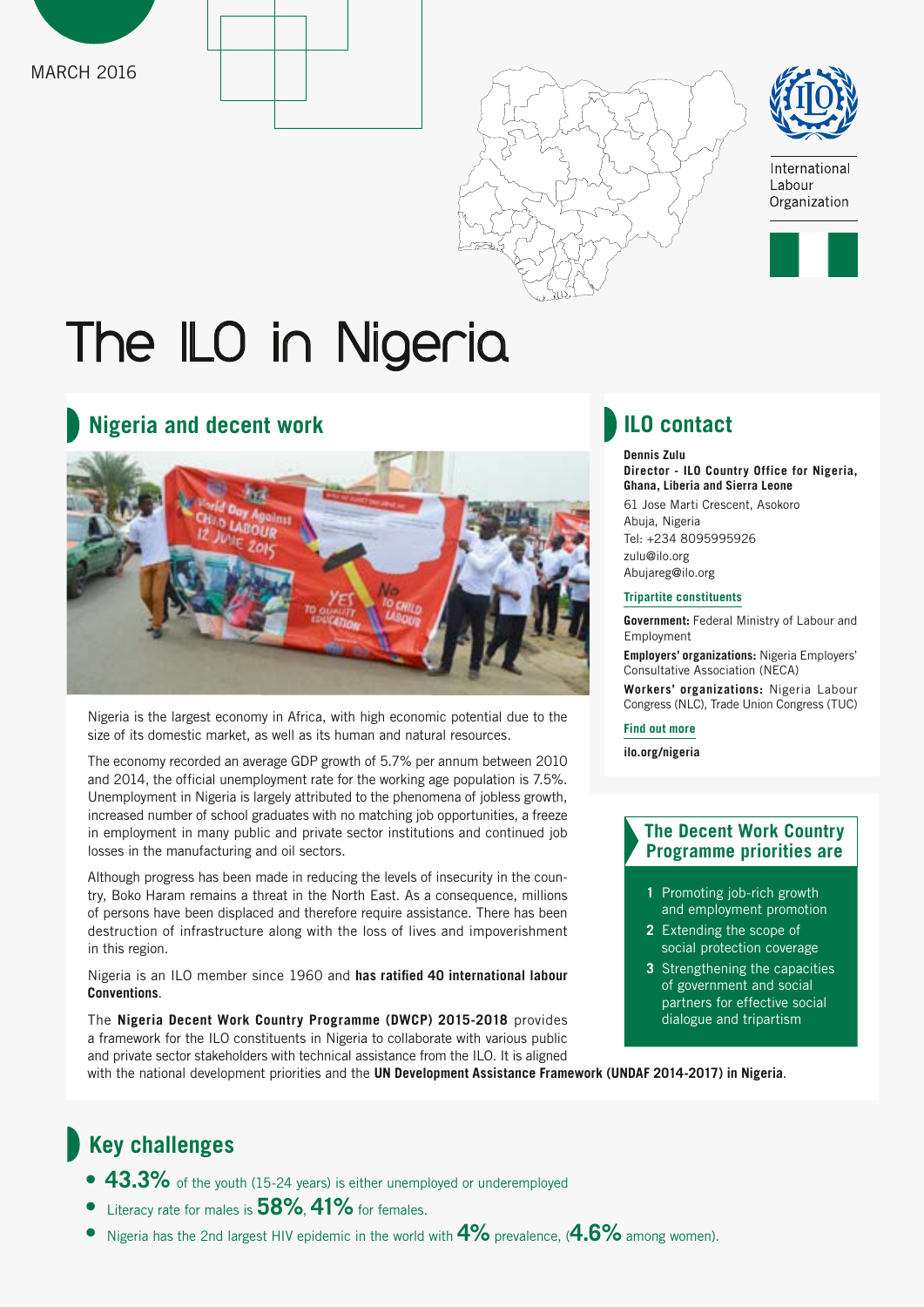#### **Promoting employment and income generation opportunities for youth and women through coherent policies on employment and economic growth**

Nigeria developed the National Action Plan on Employment Creation 2009 – 2020. The action plan highlights the major activities that need to be undertaken in the eleven key sectors

of the Nigerian economy to meet unemployment challenges. Furthermore, with ILO support, the Government of Nigeria is reviewing the National Employment Policy in order to address the contemporary issues in employment creation and the policy aims to harmonise the different strategies of the government in addressing unemployment challenges.

#### **Eliminating the worst forms of child labour through support for education and skills development**

Nigeria has approximately 15 million children under the age of 14 working across the country. The ILO supported the Nigerian Government, workers and employers associations and other relevant stakeholders to develop a National Policy on Child labour, its action plan and the national Hazardous Child Labour list.

In a pilot project, the ILO reached out to a total number of **779 children**, who were in or at high risk of child labour with prevention, withdrawal and protection services.

**628 children** were enrolled into formal schools and provided with school uniforms, sandals, notebooks, school bags and text books. One major strategy to facilitate the educational support to

#### **Promoting good governance of Labour Migration**

The ILO supported the establishment of the International Labour Migration Desk (ILMD) at the Nigerian Federal Ministry of Labour and Employment through the provision of equipment and capacity building for the staff. Upon request from the Government, the ILO and IOM provided the technical and

the identified children was the establishment of street schools.

A total number of **151 children (ages 15-17) received vocational training** and were provided appropriate start-up kits. ILO also collaborated with the National Agency for the Prohibition of Trafficking in Persons (NAPTIP) and other related matters to rescue and support Child

Labourers. The NAPTIP, through collaboration with the ILO, recorded 19 arrests of suspected child traffickers. A total of **326 families**, of the identified children, received support for the improvement of their subsistence means. They were provided with training sessions on business management and start-up equipment/products.



financial support for the development of the Labour Migration Policy and this has placed Nigeria as one of the few countries not only in Economic Community for West African States (ECOWAS) but on the African continent that has a standalone labour migration policy. The collaboration between the

ILO and IOM in the preparation and finalisation of the policy was exemplary as the two organizations came together to use their distinct but complementary competencies in the subject area to provide the needed technical support to the Government and social partners.

#### **Strengthening HIV prevention and social protection programmes in the world of work**



**Nigeria has the second highest HIV epidemic in the world**. The ILO therefore supports the government and its social partners to address the issues

of HIV and AIDS in the workplace. In this regard, an enabling legal and policy environment was established through the development of an **HIV anti-discrimina-** **tion Bill** which has been signed in to law. In addition a National workplace policy on HIV/AIDS, its implementation guideline and National Action Plan were developed and the main thrust is the promotion of a non- discriminatory workplace environment.

**Over 150 workplace actors** (Government, Employers, Workers, Civil society, NGOs) have acquired knowledge and skills on how to develop and implement HIV and AIDS prevention workplace programmes with emphasis on the need to develop gender sensitive programmes. On this basis, over **60,000 workers were mobilized to undertake the HIV test** and know their status within the context of a broad medical screening programme.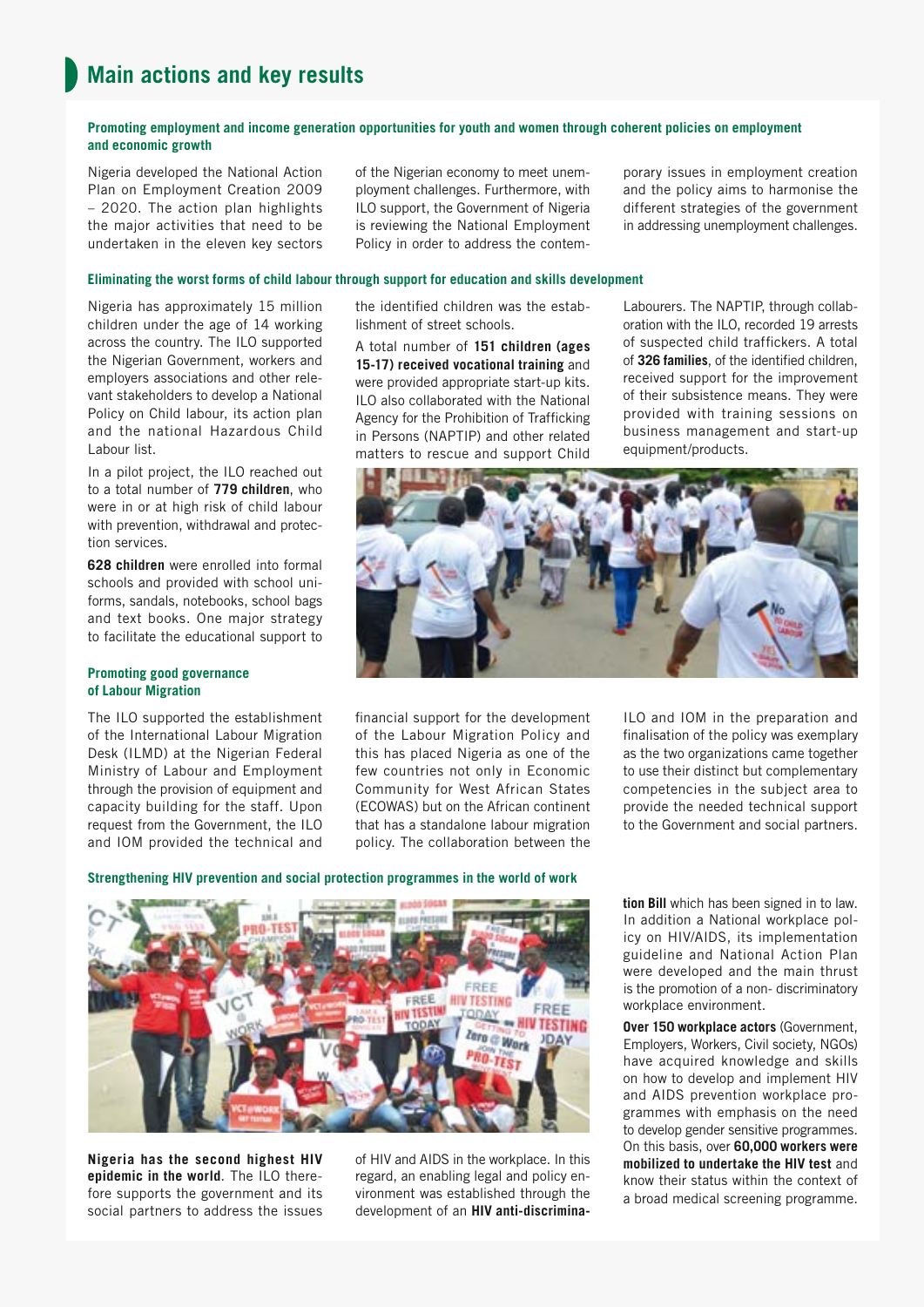#### **Combatting human trafficking and forced labour**

Human trafficking is a major problem in Nigeria, especially girls being trafficked mainly to Europe for sexual and labour exploitation. Hence, the ILO supported the Government of Nigeria in addressing the supply and demand side of trafficking activities. Inter-agency cooperation in the prosecution of human trafficking and related crimes between law enforcement agencies in Nigeria and Italy were strengthened. A series of capacity building workshops were conducted with labour officers, employers' organizations, members of the judiciary, the police, immigration officials, the media, private employment agencies,

trade union leaders, community-based organizations and community leaders, and trafficked victims. As a result of ILO interventions, the business association of private employment agencies adopted a new code of conduct, which for the first time created industry benchmarks on ethical behaviour which are fully in line with international and national standards. The code of conduct is now used as a legal binding document for the private employers' organizations and in the Industrial court.

A National Referral Mechanism (NRM) was set up, which is composed of relevant government agencies such as the police, labour officers, and immigration authorities as well as representatives of civil society and this has enhanced the protection of trafficking victims. Vocational trainings and equipment for establishing small/micro scale businesses were procured and distributed to the beneficiaries. In addition, business premises/shops were leased for a period of 6 months and they were provided seed money (initial capital money) and this has prevented these victims from being re-trafficked.

## **Next steps**

The new government which came into power in May 2015 has placed employment creation especially for the youth at the centre of its administration as it has pledged to create 3 million jobs annually. Furthermore, to address the insurgency in the north-eastern part of Nigeria, the militancy upsurge in the Niger Delta and

Nasarawa State as well as the religious and tribal-driven conflicts in Plateau, Benue and Taraba States (all of which pose a great challenge to the political and socio-economic stability of Nigeria), there is a need to create employment opportunities for the youth to enable them to be gainfully employed. Therefore, the

ILO, through its comparative advantage, will provide focused support in three key areas: job creation, social protection and fundamental principles and rights. Areas of concentration will include support to livelihoods in North-East Nigeria, Youth Employment and Skills Development.

## **Partnership for decent work**



#### **the ilo and decent work – a mandate for peace and social justice**

The International Labour Organization (ILO) is devoted to promoting social justice and internationally recognized human and labour rights, pursuing its founding mission that labour peace is essential to prosperity.

Today, the ILO helps advance the creation of decent work and the economic and working conditions that give working people and business people a stake in lasting peace, prosperity and progress. Its tripartite structure provides a unique platform for promoting decent work for all women and men.

Its main aims are to promote rights at work, encourage decent employment opportunities, enhance social protection and strengthen dialogue on work-related issues.